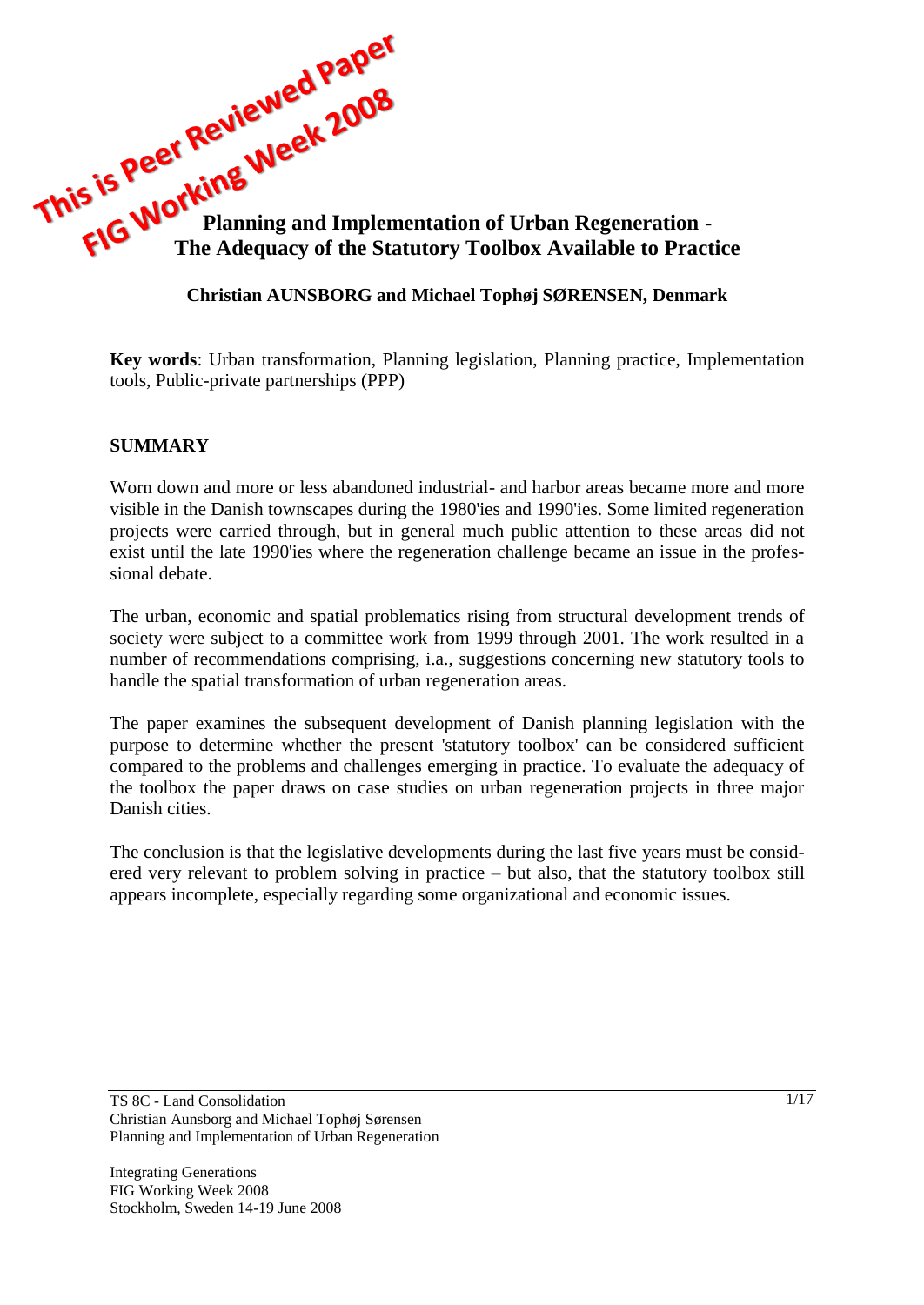# **Planning and Implementation of Urban Regeneration - The Adequacy of the Statutory Toolbox Available to Practice**

**Christian AUNSBORG and Michael Tophøj SØRENSEN, Denmark**

# **1. INTRODUCTION**

Worn down and more or less abandoned industrial- and harbor areas became more and more visible in the Danish townscapes during the 1980'ies and 1990'ies. Some limited regeneration projects were carried through, but in general much public attention to these areas did not exist until the late 1990'ies where the regeneration challenge became an issue in the professional debate. Among other things, the absence of adequate tools to handle the transformation of the worn down areas became an issue. The tools provided by the legislation at the time were designed to handle urban growth and were capable of managing small scale alterations within the built environment, too. But they were obviously insufficient to handle the complexity of more or less abandoned industrial- and harbor areas<sup>1</sup>. Moreover, the regeneration areas were putting new kinds of issues on the urban management agenda, e.g. extensive clearing needs (and -costs), uncertainty regarding if and when the individual sites might be abandoned, etc.

The urban, economic and spatial problematics rising from structural development trends of society were subject to a committee work from 1999 through 2001. The work resulted in a number of recommendations comprising, i.a., suggestions concerning new statutory tools to handle the spatial transformation of urban regeneration areas. In 2003, the recommendations of the committee were followed up through an amendment to the Planning Act. Subsequently, more amendments to the legislation have been passed, the latest in 2007.

The supplementation of the statutory toolbox has inevitably made it easier for the municipalities to solve some urban regeneration problems. The question is, however, if the toolbox contains the necessary and sufficient tools to meet the regeneration challenge in practice.

# **2. RECOMMENDATIONS OF THE 'URBAN POLICY COMMITTEE**

In 1999 the Minister of Housing established the Urban Policy Committee. The mandate had a broad objective as it was to discover barriers to a favorable business development as specified by the government in the so-called Urban Policy Statement (Statement R13 1998-1999).

In the report (Report no. 1397, January 2001)<sup>2</sup>, several barriers are identified concerning revitalization, most of them posing economic and other kinds of uncertainties regarding the possibilities of future land use. The report analyzes the present possibilities and means to meet these challenges along with other tasks prompted by the urban policy. On this background, the committee submitted a number of suggestions. In the present context the following suggestions are considered of most relevance:

− provision of statutory authority to assign 'special urban regeneration zones' and to set up regeneration companies to operate in these zones. Furthermore, provision of one or more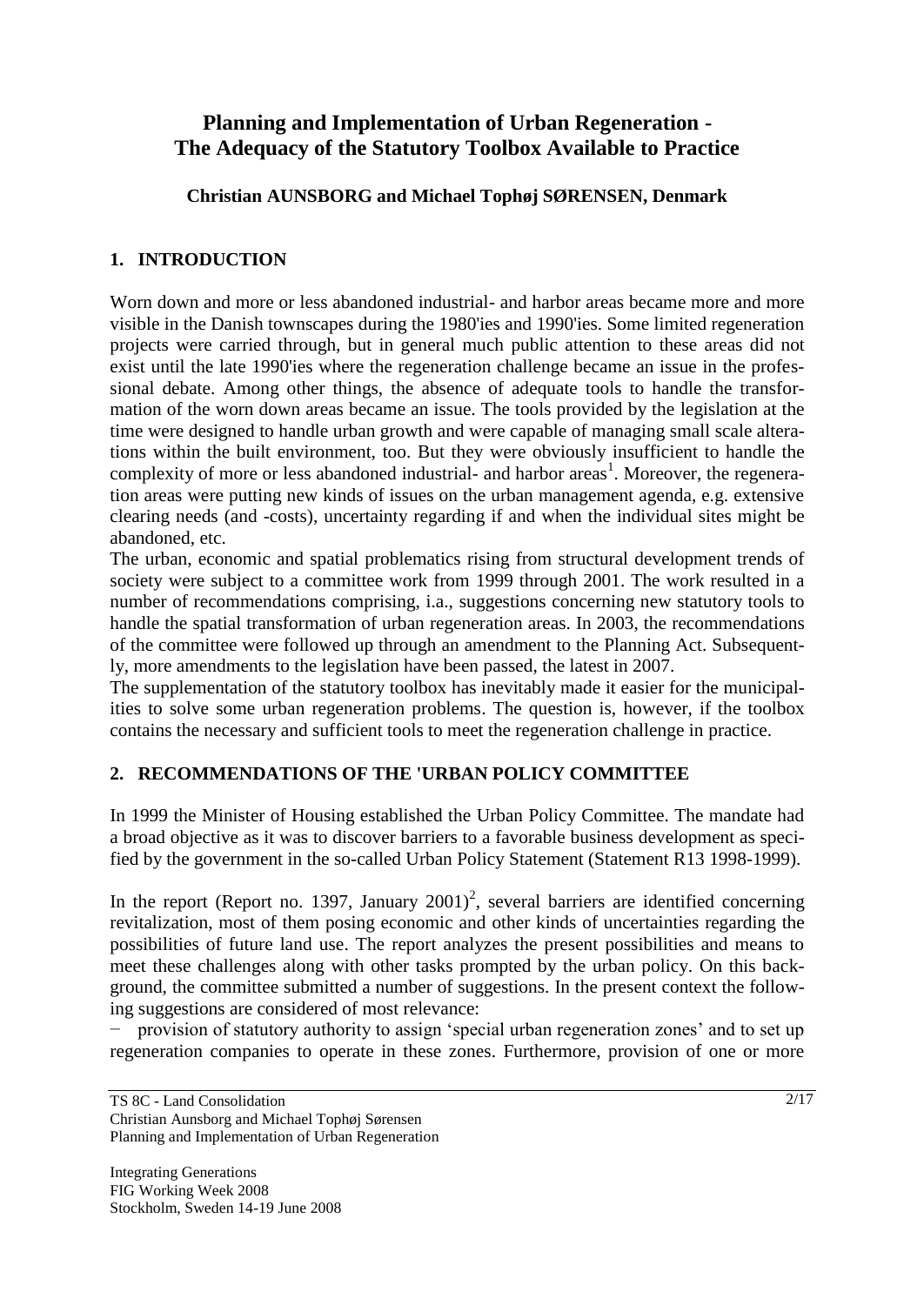financial pools at the national level to cover economic losses for these companies if such losses occur in connection with the regeneration,

− provision of statutory authority to impose the costs connected with infrastructure investments on the investors, using uniform rules,

preparation of guidance notes on the handling of noise problems (originating from traffic as well as companies),

− considerations on how to accept a minor, temporary non-conformity with the threshold limit values regarding noise in the regeneration zones until the regeneration is completed,

− extension of the possibility given in the Planning Act to establish provisions regarding the sequential order for the development of green fields into new urban areas. The committee suggests that this possibility is extended to cover transformation of land use in existing urban areas.

− As it appears some of the suggestions are directly related to spatial planning and environmental matters whereas others affect financial, fiscal and company law issues. In preparation for an assessment of the sufficiency of the statutory tools the changes in the legislation relevant to urban regeneration within these areas are analyzed in the following section.

### **3. PLANNING AND IMPLEMNTATION OF URBAN REGENERATION – LEGISLATION**

Until mid 2007 the written Danish legislation only contained a few tools for carrying out urban redevelopment. However, besides the 'traditional' tools for planning and implementation Act no. 440 from 2003 provided some tools making it possible for municipalities to zone old industrial areas as so-called 'urban regeneration areas'.

### **3.1 Designation of Urban Regeneration Areas**

The amendment to the Danish Planning Act in 2003 (Act no. 440/2003 (Byomdannelse / Urban Regeneration)) made it possible for municipalities to point out old industrial areas as urban regeneration areas for future redevelopment. The only precondition to point out an urban regeneration area in the municipal structure plan is that the industrial activity etc. that burdens the environment has ceased or is being phased out in a large majority of the area:

#### **Danish Planning Act**

*§11b. A framework for the content of local plans for the specific parts of the municipality shall be established for: [...]*

*5) urban regeneration areas, in which the use of buildings and undeveloped land used for business purposes, harbor purposes or similar activities is to be changed to residential purposes, public institutional purposes, urban centre purposes, recreational purposes or business purposes that are compatible with using the land for residential purposes; [...]*

*§11d. An urban regeneration area, cf. §11b, subsection 1, no. 5, shall be delimited such that it solely includes an area in which the use of land for business purposes, harbor purposes or the like that burdens the environment has ceased or is being phased out in a large majority of the area.* 

Within these urban regeneration areas a transition period of approximate eight years is allowed to solve noise problems, cf. section 15a, subsection 2.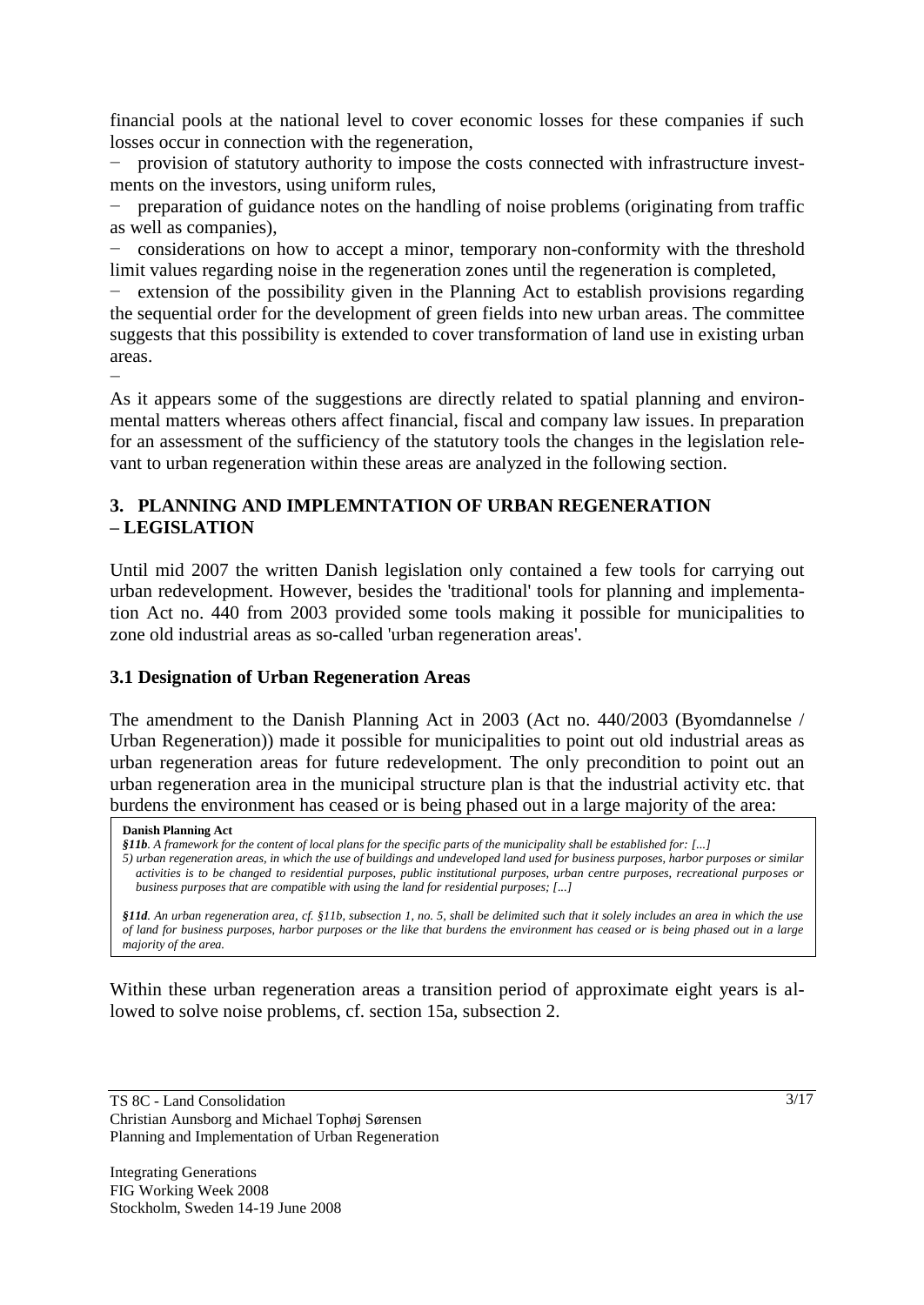**Danish Planning Act** *§15 a. [..]* 

*Subsection 2. Local plans that are produced for lots in an area that the municipal plan has designated as an urban regeneration area may [..] designate noise-burdened land for noise-sensitive uses if the municipal council can ensure that the noise burden will end during a time period that does not substantially exceed eight years after the local plan adopted in final form has been published.*

The amendment from 2003 does only – at the most – add two new (implementation) tools to the tool box: A possibility to manage the sequential order in which the individual regeneration areas can be redeveloped and a transition period of eight years to reduce noisy activity. This transition period was introduced to allow binding local planning for houses, offices and other 'noise sensitive' land use next to industrial enterprises. In other word, since 2003 it has been possible to exempt from the standard threshold value limits within the first eight years, and thus easier to start redevelopment before all enterprises have closed down.<sup>3</sup>

### **3.2 The 'Traditional' Tools**

For lack of anything better, municipalities and developers have used a range of 'traditional' implementation tools which can be – and are – used in practice to start up, regulate and implement urban redevelopment. These are mainly<sup>4</sup>:

*Binding local planning* equipping the municipalities with a wide regulation power. Through binding local plans municipalities can provide a detailed regulation of the land useand building conditions on the individual plots. Moreover, the municipalities through local planning can secure private co-financing of some technical infrastructure – and to some extent even social infrastructure.

*Compulsory purchase* authorizing acquisition of land for public or common purposes or when it is materially important in ensuring the implementation of urban development in compliance with the municipal plan or in realizing a local plan.

− *(Threat of) Rejection of Planning and Building Permission* giving municipalities the right to reject any building application – even those that are in accordance with the actual plans – if the rejection is motivated by matter-of-fact considerations/objective grounds. This also includes regrets of actual plans that lead to rejection of a building permission in order to change the actual planning.

− *The Municipal Authority (Kommunalfuldmagten)* giving local authorities authority to use their economic resources on building social and technical infrastructure to support housing, commercial and industrial undertakings etc. to be set-up.

− *Easements and other Agreements in the Frame of Civil Law* making it possible for municipalities to secure 'municipal interests'. Easements can also be used to secure more intensive or other regulation than municipalities are entitled to according to the Planning Act.

− *Formation of so-called redevelopment companies* - registered as a limited company owned by municipalities jointly with private development companies. The municipalities' participation in such companies has to a very limited degree been regulated in two acts; Act no. 384 from 1992 and an amendment act, Act no. 548 from 2006.<sup>5</sup> In itself these acts have only added little news to the state of the law. At best they can be considered as interim acts allowing co-operation between public authorities and the private sector, despite they does not mention PPP explicitly<sup>6</sup>. Whatever a PPP is formed on legal basis on the acts or not, the PPP is in any circumstances fundamentally subordinate to the – very complex and user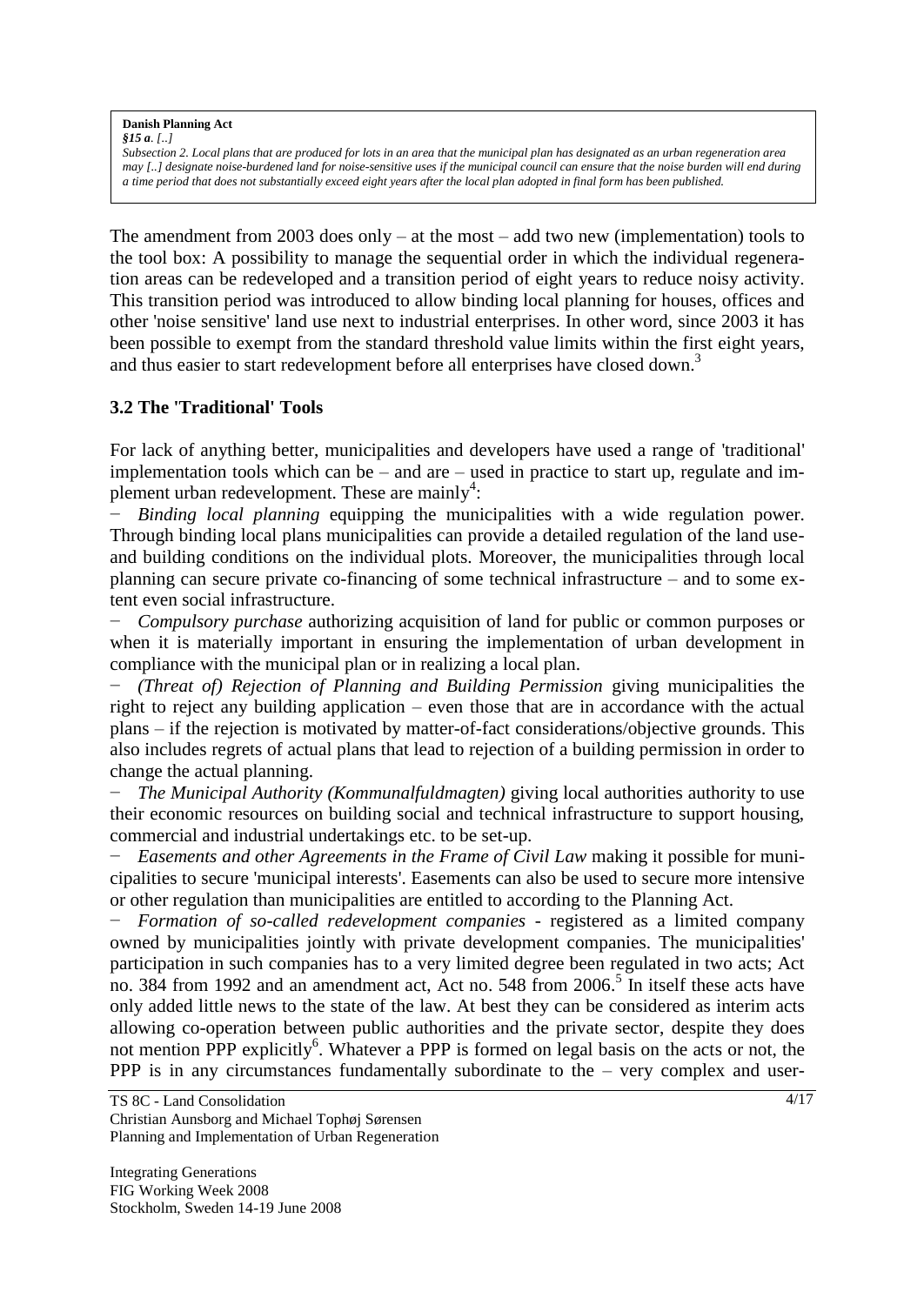unfriendly – unwritten legal doctrines of the 'municipal authority' developed though administrative practice and case law.

− However, the need for new and efficient tools to smooth and catalyze the urban redevelopment process, and the need for clear boundaries for formation of public-private partnerships (PPP), led in June 2007 by Act no. 537 to the first set of implementation tools (in the proper sense of the word) meant for urban regeneration. Due to the adoption of these tools municipalities were for the first time given actual means to catalyze and smooth the urban redevelopment process; among others municipalities were authorized to form something like PPPs.

### **3.3 Implementation Tools to Catalyze and Smooth the Urban Redevelopment Process**

During 2006/2007 the Danish parliament understood the municipalities' need for further tools to manage the urban regeneration. Based on recommendations in the report 'Renewing Danish Planning<sup>7</sup> the parliament adopted an amendment of the Planning Act (Act no. 537/2007 (Bypolitik / Urban Policy)) containing a handful new tools; four of these in preparation for smoothing and catalyzing urban redevelopment.

The amendment in 2007 – above all – contains legal bases to form voluntary public-private partnerships (PPP) by means of 'development agreements' to legalize private co-financing of infrastructure. Further more the amendment contains an extension of the 'local planning toolbox' to authorize i.a. planning regulation of water areas in harbors.

#### **Danish Planning Act**

*§21b. At the request of a property owner, a municipal council may enter into a development agreement with the property owner for areas designated as urban zones in the municipal plan, cf. §11a, no. 1.* 

*Subsection 5. The municipal council's entering into a development agreement shall be adopted simultaneously with the adoption of the local plan in final form, and information on the adoption of the development agreement shall be publicized. Information on the development agreement shall be accessible to the public. §31, subsection 1 shall similarly apply to the development agreement.*

The new PPP-tool was meant to catalyze and smooth the urban redevelopment and regeneration process. Property owners may enter into voluntary development agreements with the municipality on contributing to the physical infrastructure, such as squares, streets and paths through planning for urban development or urban regeneration.

The fact that the development agreements are voluntary protects the land owners against "hidden" (i.e. unlawful) tax charging. In other words, municipalities are prohibited to charge

TS 8C - Land Consolidation Christian Aunsborg and Michael Tophøj Sørensen Planning and Implementation of Urban Regeneration

Integrating Generations FIG Working Week 2008 Stockholm, Sweden 14-19 June 2008  $5/17$ 

*Part 5a – Development agreements on infrastructure* 

*Subsection 2. Development agreements may be entered into with the aim of:* 

*<sup>1)</sup> achieving a higher quality or standard of the planned infrastructure in an area;* 

*<sup>2)</sup> accelerating the local planning for an area designated for development through local planning by the framework provisions of the municipal plan, including urban regeneration, but for which local planning would contradict the provisions on the chronological order of development of the municipal plan; or* 

*<sup>3)</sup> change or extend the development opportunities listed in the framework provisions of the municipal plan or the local plan for the relevant area on the condition that the property owner must only contribute to financing infrastructure that the municipality would not be required to establish.* 

*Subsection 3. The development agreement may solely contain provisions stipulating that the property owner in full or in part shall construct or pay the expenses for the physical infrastructural installations that are to be established inside or outside the area to implement the planning provisions. The agreement may further stipulate that the property owner shall pay the expenses for preparing the municipal plan supplement and the local plan.* 

*Subsection 4. Information that a draft of a development agreement exists shall be publicized simultaneously with the publication pursuant to §24 of the proposal for the municipal plan supplement and the local plan. §26, subsection 1, shall similarly apply to information on the draft of a development agreement.*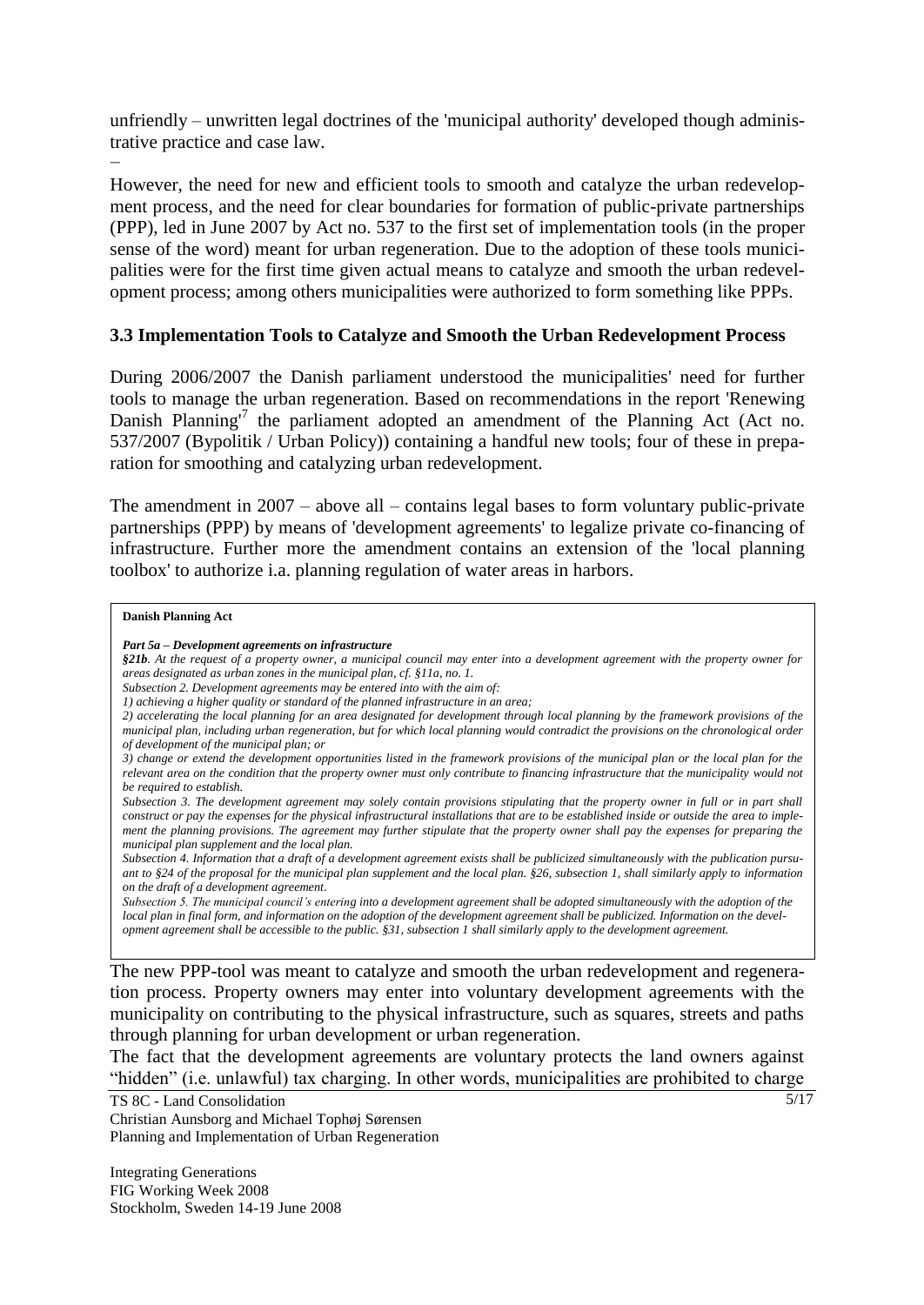landowners for infrastructure costs which are normally defrayed and budgeted by the local government. Only when the urban development results in extraordinary expenses, these expenses can be charged the landowners – i.e. when a higher quality or standard of the planned infrastructure in an area is to be achieved (cf. § 21b, subsection 2 no. 1); or when accelerating the local planning (cf. § 21b, subsection 2 no. 2); or when the development opportunities are changed or extended (cf. § 21b, subsection 2 no. 3).

The same logic – land owners are protected against "hidden" tax charging – is behind the fact that only 'physical' infrastructure, such as squares, streets and paths can be dealt with in a development agreement. 'Social' infrastructure like schools, etc. cannot be included due to the tradition that such infrastructure is always defrayed and budgeted by the local government.

With these limitations, however, the new development agreements actually only can contribute a little to smooth and catalyze urban (re)development. Due to the landowner-protectionbased restrictions it can hardly be considered a proactive tool for the municipalities.

Contrary to the 'development agreements' the extension of the 'local planning toolbox' seems somehow more efficient – in the sense of a proactive tool for the municipalities:

**Danish Planning Act, paragraph 15, subsection 2 (as after June 2007 includes the new items 21-24)**

*A local plan may contain provisions on:*

*1)[..] transferring areas covered by the plan to an urban zone or a summer cottage area;*

*[..] 21) insulating new residential housing against noise in existing residential areas or areas for mixed urban uses, cf. §11b, subsection 1, no. 2;* 

*22) requiring that new residential housing be constructed as low-energy housing, cf. §21a;* 

*23) the use of waters in an urban regeneration area, cf. §11d, within or in connection with the outer jetties of a harbour; and 24) the design of installations on waters in an urban regeneration area, cf. §11d, within or in connection with the outer jetties of a harbour, including damming and filling, establishing fixed installations and placing fixed or anchored installations or objects and the placing of boats intended to be used for other purposes than pleasure sailing, dredging or excavating etc.*

Firstly, due to the new extension of the 'local planning toolbox' – namely no. 21 – housing development and other noise-sensitive development can more easily take place in areas exposed to noise. That goes for the designated urban regeneration areas with the eight years postponement to observe the noise thresholds (cf. section 3.1). But it also goes for other land exposed to noise, cf. §15a, subsection 1:

*§15a. A local plan may only designate land exposed to noise for noise-sensitive use if the plan can ensure that the future use will be without noise nuisance through noise-abatement measures, cf. §15, subsection 2, no. 12, 18 and 21. Subsection 2. Local plans that are produced for lots in an area that the municipal plan has designated as an urban regeneration area may, regardless of subsection 1, designate noise-burdened land for noise-sensitive uses if the municipal council can ensure that the noise burden will end during a time period that does not substantially exceed eight years after the local plan adopted in final form has been published.*

Thus, paragraph 15, subsection 2 nr. 21 provides the necessary noise-abatement measure for the local planning authorities to start redevelopment in all noise-exposed urban areas – and even in a way that reduces potential neighbor conflicts and compensation claims between the new residents and noisy businesses.

TS 8C - Land Consolidation Christian Aunsborg and Michael Tophøj Sørensen Planning and Implementation of Urban Regeneration

Integrating Generations FIG Working Week 2008 Stockholm, Sweden 14-19 June 2008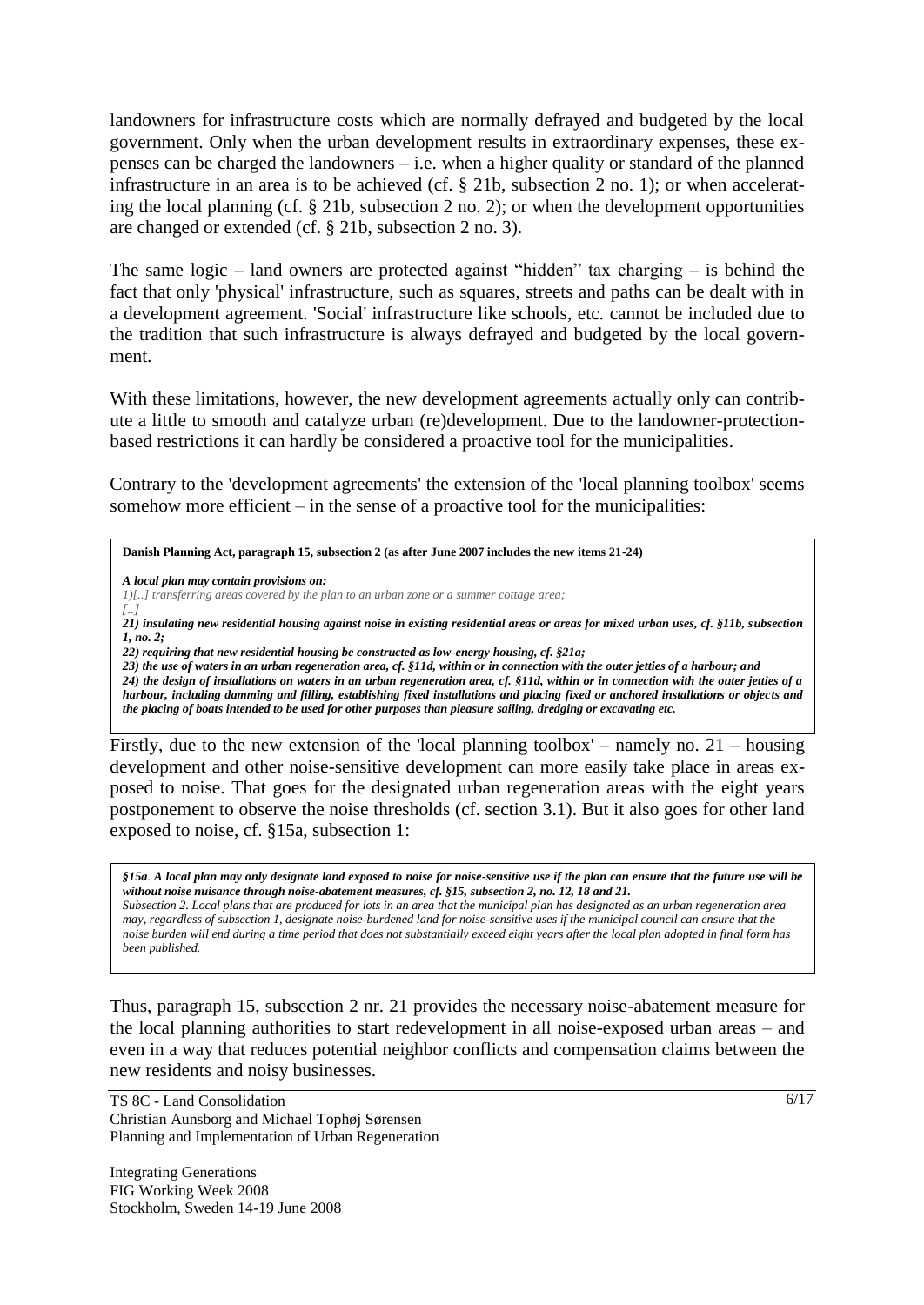Secondly, paragraph 15, subsection 2 no. 23 and no. 24 provides the local planning authorities legal basis for planning regulation of water areas in harbors. Generally, municipalities do not have sovereignty in water areas as they belong to the Danish central government. Damming and filling, establishing fixed installations etc. on waters normally have to be negotiated and approved by The Danish Costal Authority, but since June 2007 the local planning authorities have been able to act as the sovereignty de facto is theirs  $-$  as long as they keep within or in connection with the outer jetties of a harbor.

Also this extension of the municipalities' powers to include waters in a harbor smoothes the urban redevelopment process.

## **4. PLANNING AND IMPLEMENTATION OF URBAN REGENERATION – PRACTICE**

After the Urban Policy Committee submitted its report, a number of amendments to the legislation have been made, cf. the previous section. The question is, however, to what extend the overall statutory toolbox is adequate compared to the challenges in practice. To elucidate this question three cases are presented below.

## **4.1 The Inner Harbor in Odense**

The Inner Harbor is located in the heart of Odense City at the end of a canal running from the city to the sea. Due to general development trends regarding transportation and the construction of a new harbor closer to the sea almost all harbor activities connected to the old harbor had stopped in the 1990'ies and the 3.8 square kilometer large area had developed into an area holding large and minor industries; most of them with no contemporary connection to the water. Because of the central location in the town the entire harbor area held a considerable and attractive development potential from a municipal as well as a private point of view. Almost all the land was owned by the Harbor Company implying that the companies in the area were renters with lease contracts expiring 2006 through 2027. In 2003 the municipality bought much of the land from the Harbor Company.

During the last half of the 1990'ies the municipality worked out a long term strategy plan for the future development of the harbor. The overall objective of the strategy was to develop the harbor area into "a new and attractive town district focused on a maritime urban environment". The strategy plan works with a step by step redevelopment of the harbor starting with a redevelopment of the inner harbor which was located closest to the city and already almost released. Coincident with the adoption of the strategy plan several developer companies stated interests in building offices in the inner harbor area, but at the same time they called for assurance that the entire area would be developed into an attractive area.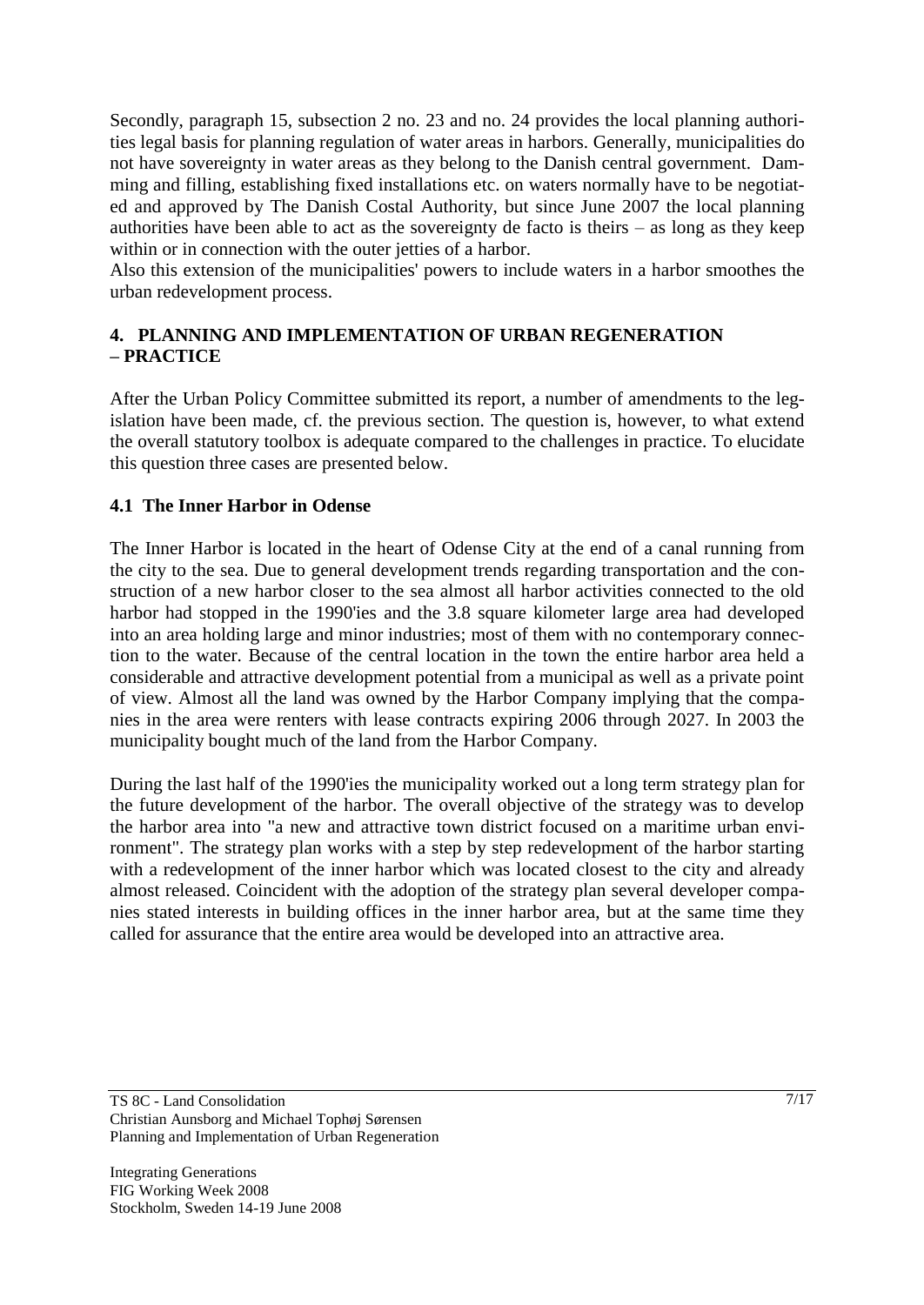### 4.1.1 Problems and challenges

From a municipal point of view, the fundamental challenge was to get the development into new land uses started given that the inner harbor and adjacent areas still held going enterprises. The problem constituted a dilemma between on the one hand prevention of environmental conflicts (especially noise) between the going enterprises outside and inside the inner harbor area and the new land uses, and on the other hand avoidance of delaying the redevelopment until 2020 where the municipality could be sure the areas were totally abandoned due to the expiration of the lease contracts.

Regarding the inner harbor area the transition problem can be divided into two subproblems:

*The future land use.* Surrounded by going enterprises with considerable noise emissions it was impossible to locate housing in the area. These enterprises had an environmental approval with a permit limit regarding noise emission exceeding the acceptable limit in housing areas. So, despite the municipality wanted to locate housing in the area it was obliged to plan the future land use to be offices, retail and private service only if it wanted to initiate the regeneration before the enterprises had left the surrounding areas.

− *Total clearance of the inner harbor area*. Centrally in the area a going enterprise – an engineering workshop – with a lease contract expiring in 2021 was located. This company was not interested moving out of the area despite it from the beginning was clear that it stood in the way of the municipal plans. Furthermore, this company had en environmental approval implying i.a. a permit limit regarding noise considerably exceeding the limit values in housing areas and exceeding the limit values in commercial areas as well.

Taking these problems into account the local plan adopted in 2002 (no. 1-586) zones the future land use for light industry, offices and public and private service. Despite that the municipality found it desirable to mix the land use and zone parts of the area for housing the gradual transition of the harbor area made it necessary to omit such a land use from the plan.

### 4.1.2 The case and the subsequent development of the statutory toolbox

The core of the problem in the case is how to handle noise problems in the transition period. Pursuant to Danish legislation it is not possible to zone noise exposed areas for noise sensitive land uses. As a rule, it is therefore impossible to plan for e.g. housing purposes close to noisy enterprises. However, by virtue of the amendment to the Planning Act in 2003 this main rule is softened in urban regeneration areas, implying the possibility to work with a minor exceeding of the threshold value limits in an eight year transition period. This period of time is equivalent with the (minimum) duration of an environmental approval according to the Environmental Protection Act.

In the case of Odense this eight year transition period would have reduced the problems substantially. Given that all the enterprises were located on leased plots implying that they had to wind down within a limited period of years such a transition period could have brought the time of closing-down and the time where the general value limits should be in force closer to each other. Furthermore, it would have been possible to tighten up the requirements regarding noise emission in the companies' environmental approval after the expiration of the present approval because of the new neighbors.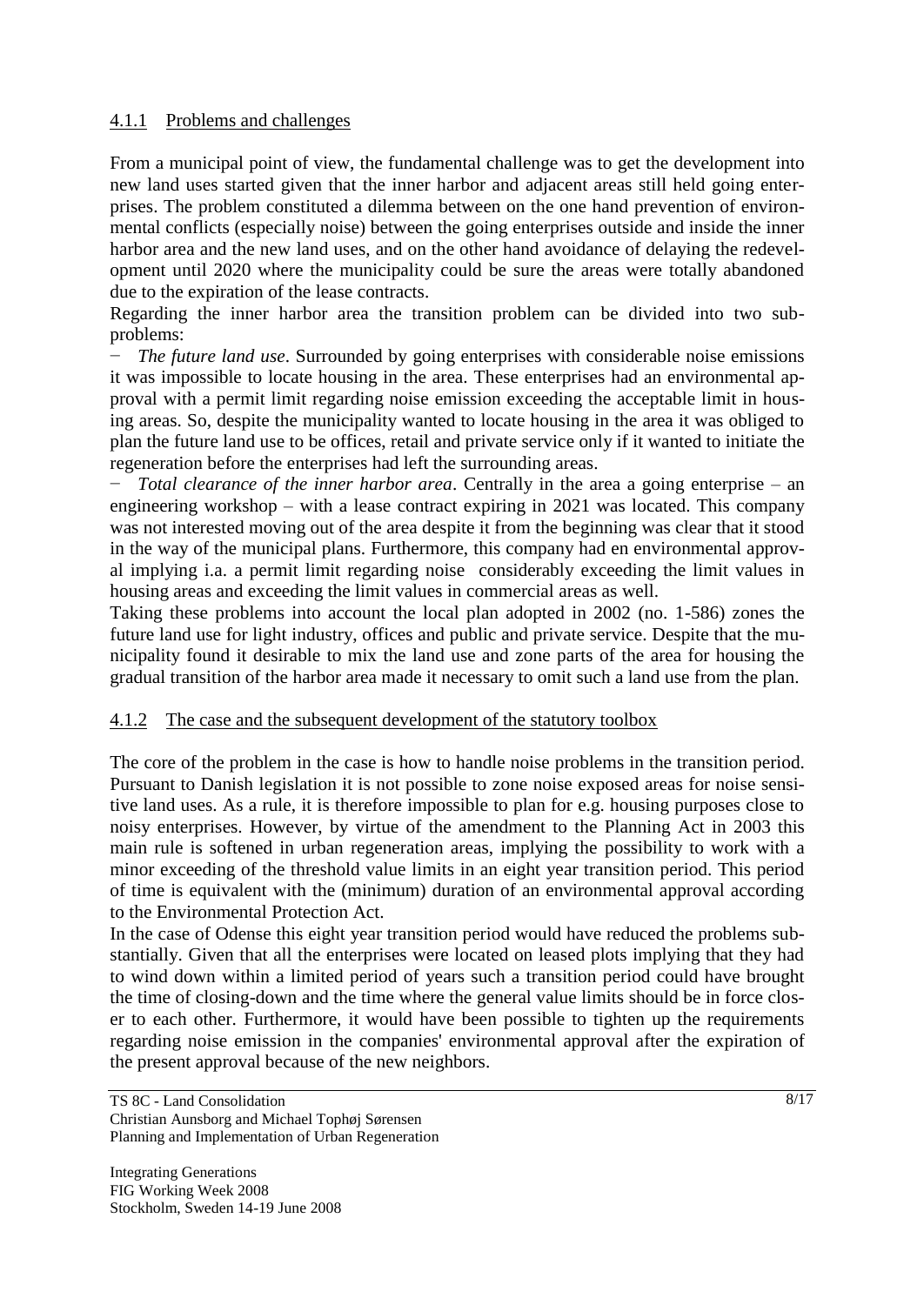As mentioned, the binding local plan was approved in 2002. As a consequence of the amendment to the Planning Act in 2003 the municipality provided a new binding local plan in 2003 (no. 1-606) where housing purposes were incorporated. Due to the statutory requirements the plan contains a detailed mapping out of the noise conditions in the area documenting that the exceeding of the noise threshold value limits can be stopped within eight years.

Regarding the engineering workshop located centrally in the redevelopment area the sequence of events gave rise to a hostile relation between the company owner and the municipality. Apparently the municipality did not wish to help the company to move out and this way provide an assurance of continued working. To do so, the municipalities have two tools at their disposal. They can push through a compulsory purchase to implement the binding local plan or the can set up a redevelopment company to deal with the transfer of land, site preparation etc. In case of compulsory purchase the municipality has to fund the compensation and this compensation has to be meted out in accordance with current law. In case of redevelopment companies a more informal situation exists, e.g. regarding procedures and compensation as the relation between the parties as the point of departure is a matter of private law. However, cf. section 3.2 the legal basis of the municipalities' involvement in redevelopment companies is not very clear and despite the recommendations of the Urban Policy Committee a relevant statutory basis has not been provided. In addition, neither the committee's suggestions concerning formation of a financial pool at the national level to cover potential loses for such companies have been realized. In other words, the subsequent development of the legislation has not provided tools to handle problems as those arising from the engineering workshop.

# **4.2 The East Harbor in Aalborg**

The city of Aalborg was founded in the Middle Ages by a 'natural harbor' at a narrowing of the Limfjorden strait and this location has been of decisive importance to the development of the town until late in the  $20<sup>th</sup>$  century. Consequently, the entire waterfront was dominated by industry- and harbor enterprises in the late 1990'ies, i.a. shipbuilding, trade, heavy industry and a power plant, but due to general development trends the waterfront has been under transition for the last decade or two. The spatial planning for the transition was commenced in the middle of the 1990'ies and since then several planning documents have been prepared to clarify the overall objectives and manage the transformation process.

In 2001 a private developer company was set up with the object of initiating a redevelopment of an area which formed a part of a former shipbuilding yard. The company owned the area and wanted to use it for offices and residential buildings. The area made up only a minor part of the total waterfront area and the municipality didn't plan an imminent regeneration. Among other things going enterprises were located on adjacent areas.

The case area (approx. 125,000 sqm.) was abandoned and was the part of the former shipbuilding site located closest to the city center. The remainder part of the shipbuilding area was located east of the case area and utilized for industrial productions, primary in the former shipyard buildings. On the north side the Limfjorden strait is situated. West of the area a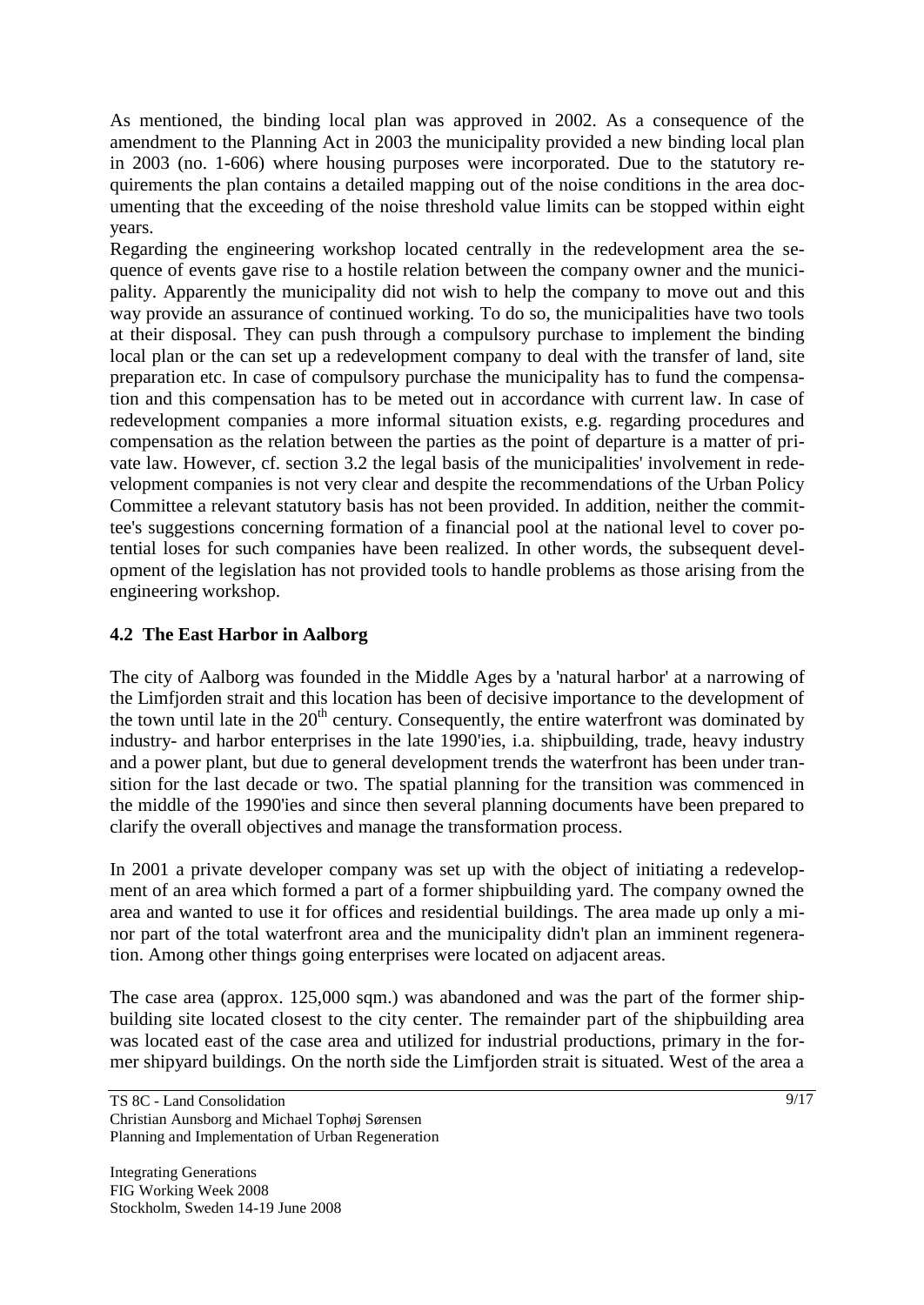number of enterprises (i.a. feeding stuff companies) separated the area from the city center further west (approx. 1200 meters). To the south a major road connecting the city center to a freeway runs by the area and to the south-east a number of major industries were located. The areas opposite the road contain an older neighborhood dominated by housing blocks. That is, the area was cramped between going industries in the east-west direction and considerably affected by traffic noise from the south.

## 4.2.1 Problems and challenges

From a municipal point of view, the developer company's initiative gave rise to several problems and dilemmas. On the one hand, the area was a part of the waterfront area and thus included in the overall transformation strategy. On the other hand, despite the area was 'mature' for redevelopment as all the previous land use had stopped, it was not 'mature' for redevelopment in a broader sense because of the land use of the surrounding areas. In this situation, the municipality could have chosen to maintain the existing planning regulations zoning the area for industrial use but in the light of the overall development trends and the strategy for the waterfront this wouldn't have been appropriate.

The problems connected to the situation can be summarized as follows:

The sequential order of the overall transformation of the harbor areas. At the time the development proposal was put forward to the Municipality of Aalborg (in 2001) the municipalities only had the option to zone areas for the ' final' land use; that is industry, housing, service etc. and according to general regulations in the Planning Act they were obliged to provide binding local plans according to this zoning on request from the land owners. That is, given that the case area was abandoned and the land owner wanted to use the area, the Municipality of Aalborg had to decide whether the future land use still should be industry or it should be altered into new uses here and now.

*Noise from enterprises on adjacent areas.* Similar to the Odense case adaptation of the land use to the de facto noise emissions from neighboring enterprises posed a severe challenge to the detailed planning.

*Noise from the traffic on the road running south of the area.* Unlike the noise emission from enterprises – which is dependent on the specific activities on the site and the company's environmental approval – traffic noise has a more permanent and non controllable character. And because of the road's importance in the town's traffic system the noise made up an almost unchangeable condition to the planning of the land use.

− *Dust and smell from the feeding stuff companies west of the area.* The limit values regarding noise depends on the land use but the values regarding dust and smell are independent of this implying that no buildings could be allowed in the western part of the area. −

The adaptation to the adjacent land uses influenced the local plan adopted March 2003 (no. 10-066) in a very decisive way. Because of the dust and smell emissions from the feeding stuff companies the plan designates a 100 meter wide buffer zone covering the western part of the area where building was prohibited. Next, the noise emissions from the road and adjacent enterprises implied that only a small part of the area located in the north-eastern corner was zoned for housing. The remaining area was zoned for 'mixed urban uses' (offices, public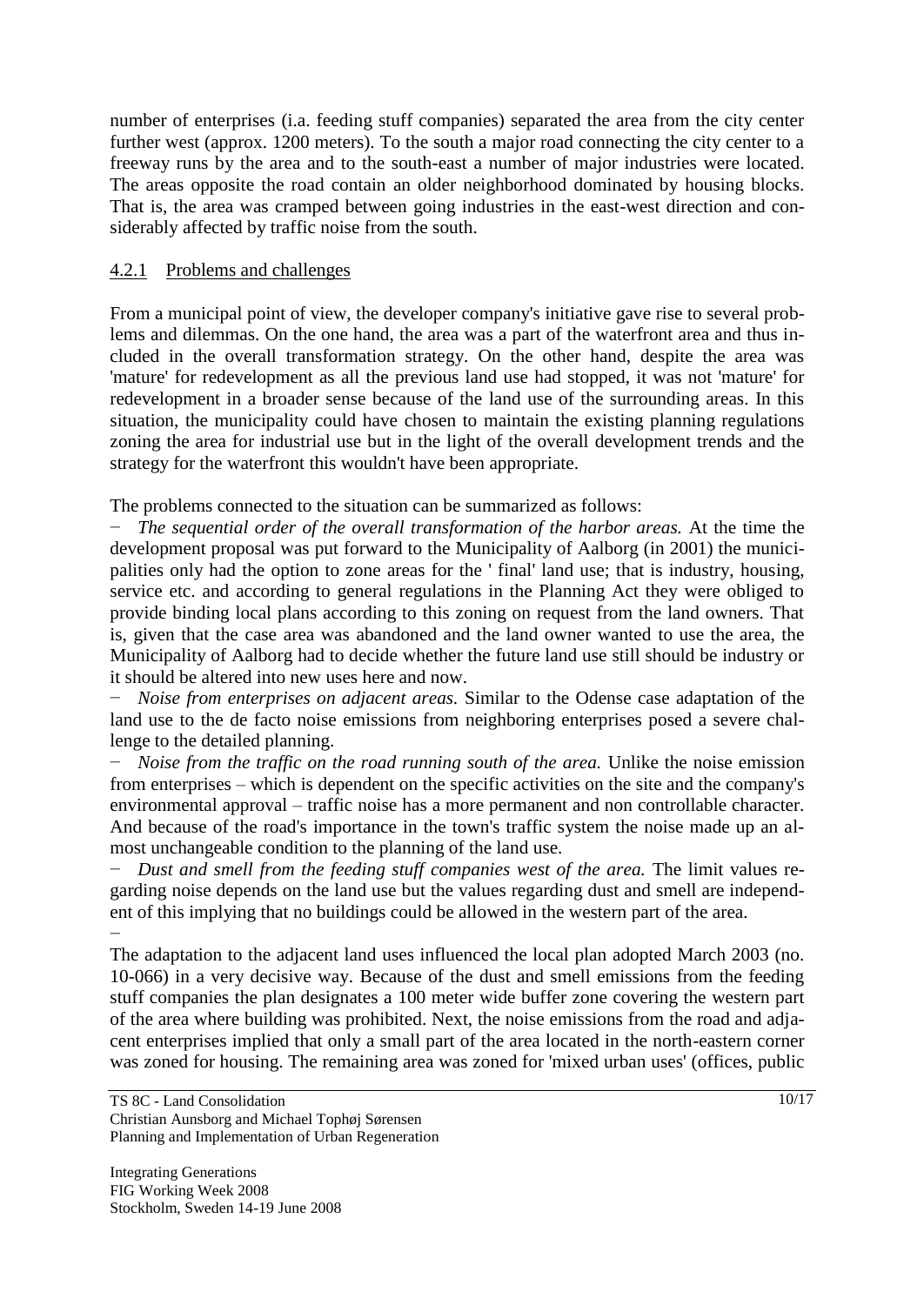and private service, shops etc., housing *not* included). As a result, the housing area became an 'island' most remote with respect to the city center and existing urban areas.

## 4.2.2 The case and the subsequent development of the statutory toolbox

The binding local plan was adopted by the municipal council in March 2003, only a few months before the 2003-amendment to the Planning Act. This amendment provides some tools which could have solved some of the problems observed in the Aalborg case and furthermore the 2007-amendment provides additional tools which are relevant to this case. To manage the sequential order of the redevelopment of the individual areas the 2003 amendment provides a statutory basis for pointing out urban regeneration areas and to specify the sequential order of the transformation in the municipal structure plan. Especially regarding a so extensive transformation task as the case is regarding the waterfront in Aalborg this opportunity makes it possible to avoid that the transformation takes place in a sporadic way based on the individual land owners' requests. Still, it is a local political question if the municipal council wants to use this opportunity.

Like in the Odense case designation as an urban regeneration would also have given the municipality a time margin solving the noise problems originating from adjacent industries. Depending on the specific circumstances an eight year transition period might have made it possible to zone a larger part of the area for housing or to locate this land use differently than the case is in the adopted plan. The new regulations concerning insulating new residential housing against noise provided by the 2007-amendment could have eased the handling of the noise impact even more, but – maybe more important – they could also have made it possible to handle the noise impacts from the road running by the area and thus made it possible to locate housing closer to this road.

As it appears it is highly probable that the new statutory tools provided by the amendments to the Planning Act would have been helpful if they had been available at the time when the Aalborg case took place. However, the case would not be easy and tools to handle other environmental conflicts than noise problems would still be missing. In the case the municipality was forced to designate a 100 meter wide buffer zone with no building possibilities in the western part of the area because of dust- and smell emissions from the feeding stuff companies. The subsequent legislation does not comprise any tools to handle this kind of problems.

# **4.3 The Sluseholmen project in Copenhagen**

Sluseholmen ('The Canal Lock Islet') makes up a part of Sydhavnen ('The South Harbor') in the city of Copenhagen. Similar to other harbor areas the harbor activities had stopped late in the  $20<sup>th</sup>$  century and like other areas at the harbor of Copenhagen there was a general call for redevelopment. The Sluseholmen area was solitary situated, and noise and other impacts from surrounding industries was not a problem. In accordance with the strategic planning for the transition of the entire harbor the municipality wanted the area to be transformed into a housing area comprising 5000 housing units.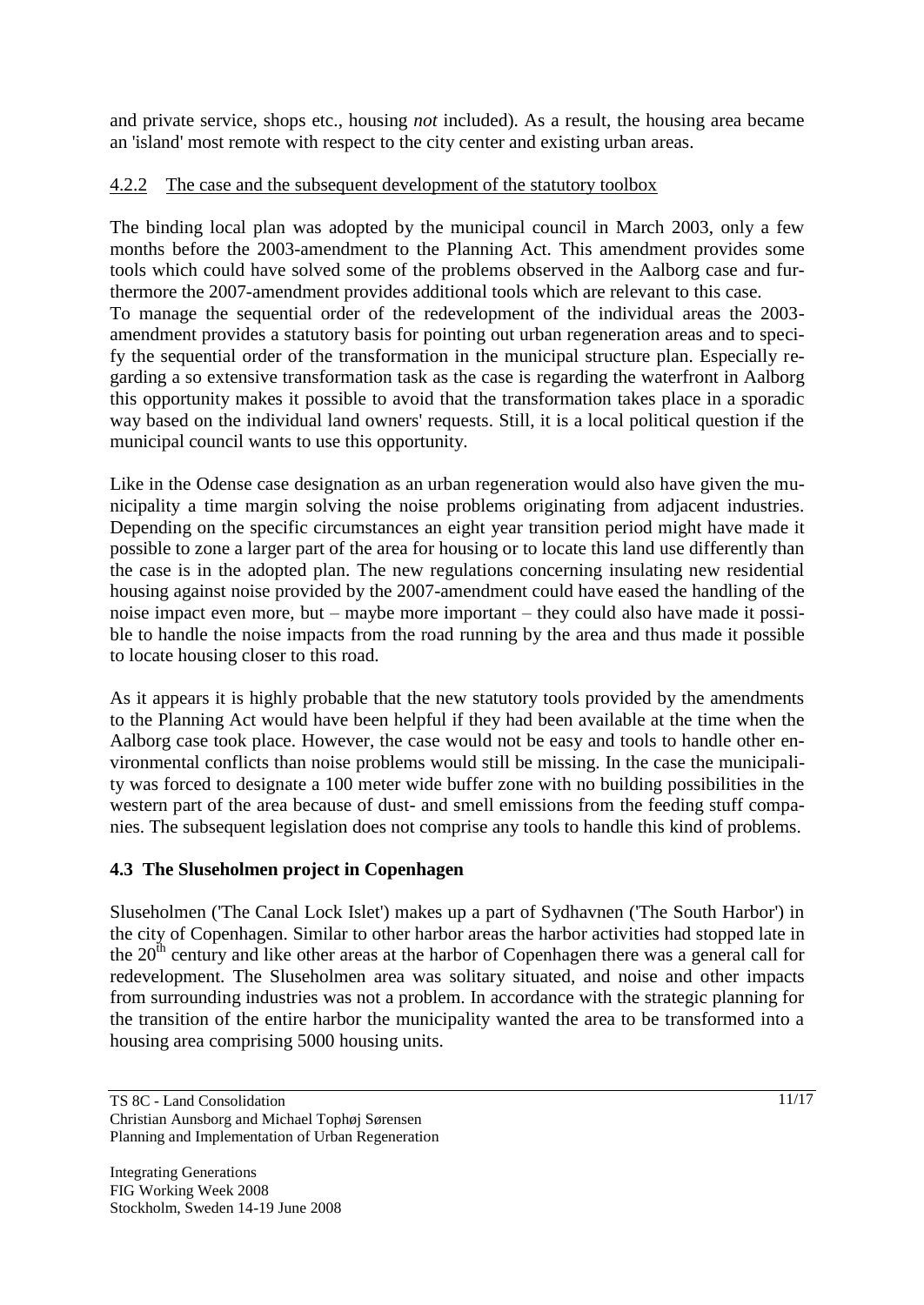With a general need of (new) housing in the central part of the metropolitan area and in the light of the central location of the waterfronts it offhand seemed obvious to plan for new housing areas. Furthermore, the Sluseholmen area is located only about 2.5 kilometers from the city center. However, in the beginning of the 2000s investors and developers were not (yet) queuing up to redevelop the waterfronts of Copenhagen.

### 4.3.1 Problems and challenges

From a municipal point of view, the fundamental problem was to put the redevelopment to work. Because of the general inertia in the trade the apparently favorable circumstances as regards location wasn't sufficient to surmount the uncertainty regarding the area's future, the site preparation costs etc. In short, land owners and developers deemed the project too ambitious and unrealistic at the time. In this situation the municipality could have chosen to implement the plan itself; that is, provide a binding local plan, carry out land acquisition via agreements or/and compulsory purchase, run the site preparation and provision of infrastructure etc. However, this might have been a high-risk decision which would have burdened the municipal budgets considerably, too.

Instead, Municipality of Copenhagen entered into a public-private partnership together with Port of Copenhagen Ltd. in 2003. As far as known, the PPP was the first formal PPP in Denmark and it was formed as a limited partnership company. The main purpose for the municipality was (hopefully) to kick-start the redevelopment process by site preparation and erection of the first 1000 dwellings (135,000 sqm. floor space).

In all, Municipality of Copenhagen and Port of Copenhagen Ltd. put in 100 million DKK partly as subordinated loan capital. The capital was used to buy land at Sluseholmen. After the land acquisition the different plots were re-sold to investors and developers. In the sale agreements were integrated regulations about burden sharing etc. regarding the site preparation. Moreover, regulations ensuring compliance to a special urban design concept were incorporated in the agreements.

The action implied a considerable risk for the PPP but turned out to be profitable to the two parties involved. As the state of the market changed around 2004 it happened to be so that not only could the profit from selling the plots cover the costs but the PPP ended up earning money, too. Hence, the PPP succeeded in kick-starting and catalyzing the redevelopment process by taking the lead and by laying in services in the area, developing an overall architectural identity making the area attractive for dwelling buyers and with them developers and investors. Furthermore, the Sluseholmen project 'uncorked' the development of the entire area as it has since been no problem to attract developers and investors to implement the other 4,000 housing units in Sydhavnen.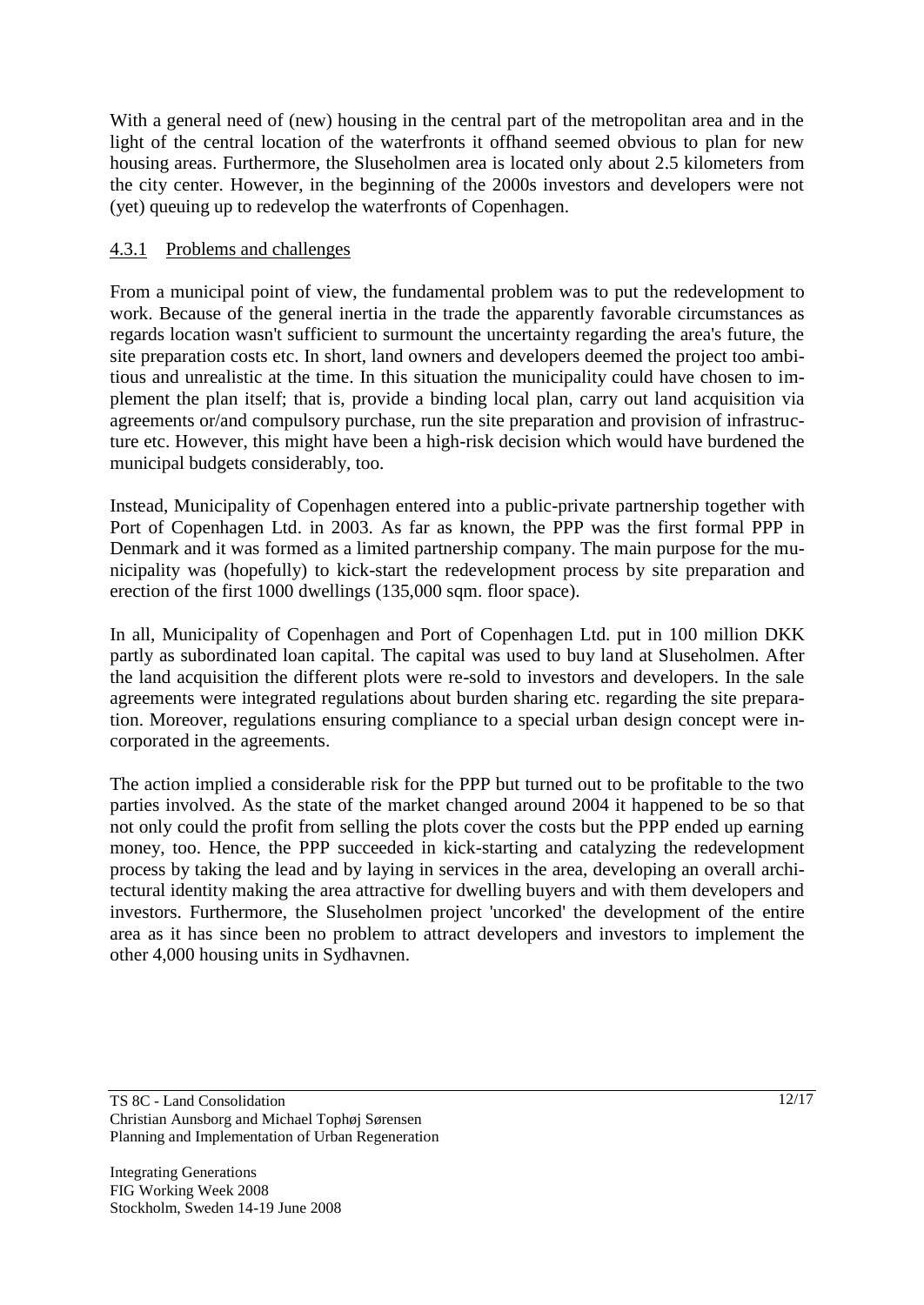### 4.3.2 The case and the subsequent development of the statutory toolbox

The core of the problem in the case is how to initiate a transformation process in a situation where the private sector actors are uncertain or doubtful on the profitability of the redevelopment. In such situations it might be appropriate for the municipality to play an active role in the preliminary phases and to undertake the initial investments

. To do so, no special statutory tools are available to the municipalities. The PPP in the Sluseholmen project was formed with legal basis in the 'municipal authority' – and not Act no. 384/1992 despite it was possible. This only stresses the conclusion in section 3.2 that this Act really does not add any news to the state of law. And even though Act 384 was adjusted in virtue of Act 548 in 2006 these amendments only have minor importance to urban regeneration. That is, the recommendation of the Urban Policy Committee to provide statutory authority to set up regeneration companies to operate in the urban regeneration zones has only been met to a very restricted extent.

Moreover, the Urban Policy Committee recommended providing one or more financial pools at the national level to cover economic losses for such regeneration companies if such losses occur in connection with the regeneration. In the Sluseholmen case the expediency of such pools is manifest as they could have stretched an economic safety net under the site preparation etc. in the area. Fortunately, the state of the market turned out in a favorable direction relatively early in the process. However, it might in any case to some degree be considered a societal interest 'above' the municipal level to ensure that a transformation takes place – even though the clearing of the areas may be expensive and the site preparation costs exceed the market value of the prepared sites. In present legislation it is not a question *if* it is a societal interest as the municipalities can attend to such tasks within the frames of the 'municipal authority'. But due to the absence of funding possibilities at the national level they have to fund the activities themselves.

### **5. CONCLUSION**

In Denmark, the statutory toolbox to handle urban regeneration areas has been extended in several stages in recent years. In 2003 the possibility to zone special urban regeneration areas as 'special planning zones' in the municipal structure plans was provided and it was made possible for the municipalities to manage the sequential order in which these areas are redeveloped. The precondition to do so is that the industrial activity etc. that burdens the environment "has ceased or is being phased out in a large majority of the area". Moreover, the municipalities were given the possibility to adjust the general threshold limit values regarding noise within these areas for a transition period "not significantly exceeding eight years". In 2006 the legal basis for the municipalities' participation in redevelopment companies with private parties was adjusted, but the amendment act only added a little news to the state of law. In 2007 a further amendment was made to the Planning Act; providing some further tools to handle noise problems, to regulate water areas in harbors and to enter into development agreements on infrastructure at the request of a property owner.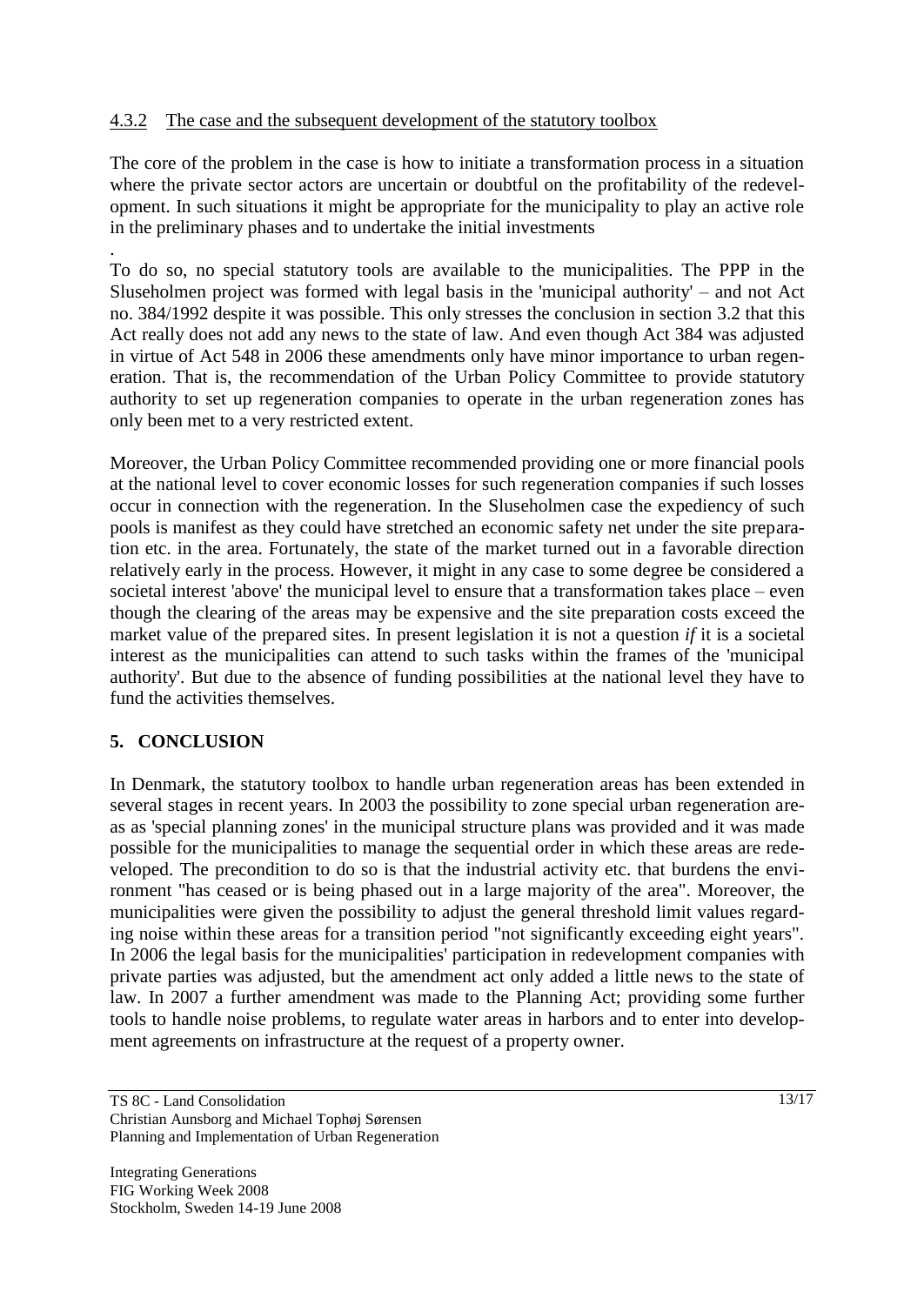Despite these extensions the statutory toolbox must to some extent still be considered inadequate. Compared to the Urban Policy Committee's recommendations – based on mapping out of the challenges connected to redevelopment of former harbor- and industry areas – only some of the recommendations have been followed up, whereas some challenges – especially regarding funding and partnerships – remain untouched. Compared to the specific challenges discovered by studies of redevelopment projects in three major Danish cities in the years just before the first amendment the toolbox must be considered insufficient, too. Although a substantial part of the planning and implementation challenges found in the cases could have been solved much more easily be means of the present legislation, the cases also demonstrate a number of unresolved problems.

From the legal analyses as well as the case studies several legislative 'insufficiencies' have emerged. First and foremost the legal basis for the municipalities' participation in different types of PPP and other (economic) binding cooperation with private parties remain unclear or, at least, complex and user-unfriendly. Secondly, a sort of financial pools at the national level to cover potential loses appears to be essential to facilitate well-founded (regarding planning considerations) but economic uncertain redevelopment projects; not least in the light of the obscure legislation regarding formation of redevelopment companies. Thirdly, the only environmental problem dealt with in the legislation is noise, but especially in harbor areas smell- and dust emissions might pose problems, too. Finally, some of the new regulations have an 'elastic' formulation which may lead to confusion. What exactly means "a *large majority* of the area" or "not *significantly exceeding* eight years"? Even though the resulting margin can be said to be an advantage in some respects it also bring about an uncertainty regarding the law.

All things considered, the development of the statutory toolbox during the last five years must be considered very relevant to the problem solving in practice – but still the toolbox could be more complete.

### **REFERENCES**

Aalborg kommune, 2003, Lokalplan 10-066 (Municipality of Aalborg, Binding Local Plan no. 10-066), Aalborg. [www.aalborg.dk](http://www.aalborg.dk/images/teknisk/B&M/PDF/PlanVis/stadark/lokalpla/gaeldene/10/10-066.pdf)

Altermann, R. (ed.), 2001, National-Level Planning in Democratic Countries. An International Comparison of City and Regional Policy-Making, Liverpool University Press.

Aunsborg, C., and Sørensen, M. T., 2006, Environmental Conflicts in Urban Regeneration Areas, Paper for XXIII FIG Congress TS 6, Munich October 8-13, 2006

Danish Forest and Nature Agency, Ministry of the Environment and The Foundation Realdania, 2006, Byomdannelse (Urban regeneration), debate material, Danish Forest and Nature Agency, Ministry of the Environment and The Foundation Realdania.

European Commission, 1999, The EU compendium of spatial planning systems and policies, EU-Commission, Luxembourg.

Garde & Revsbech, 2002, Kommunalret (Municipal Law), Jurist- og Økonomforbundets Forlag, Copenhagen.

Harder, 1973, Local Government in Denmark, Det danske Selskab, Copenhagen.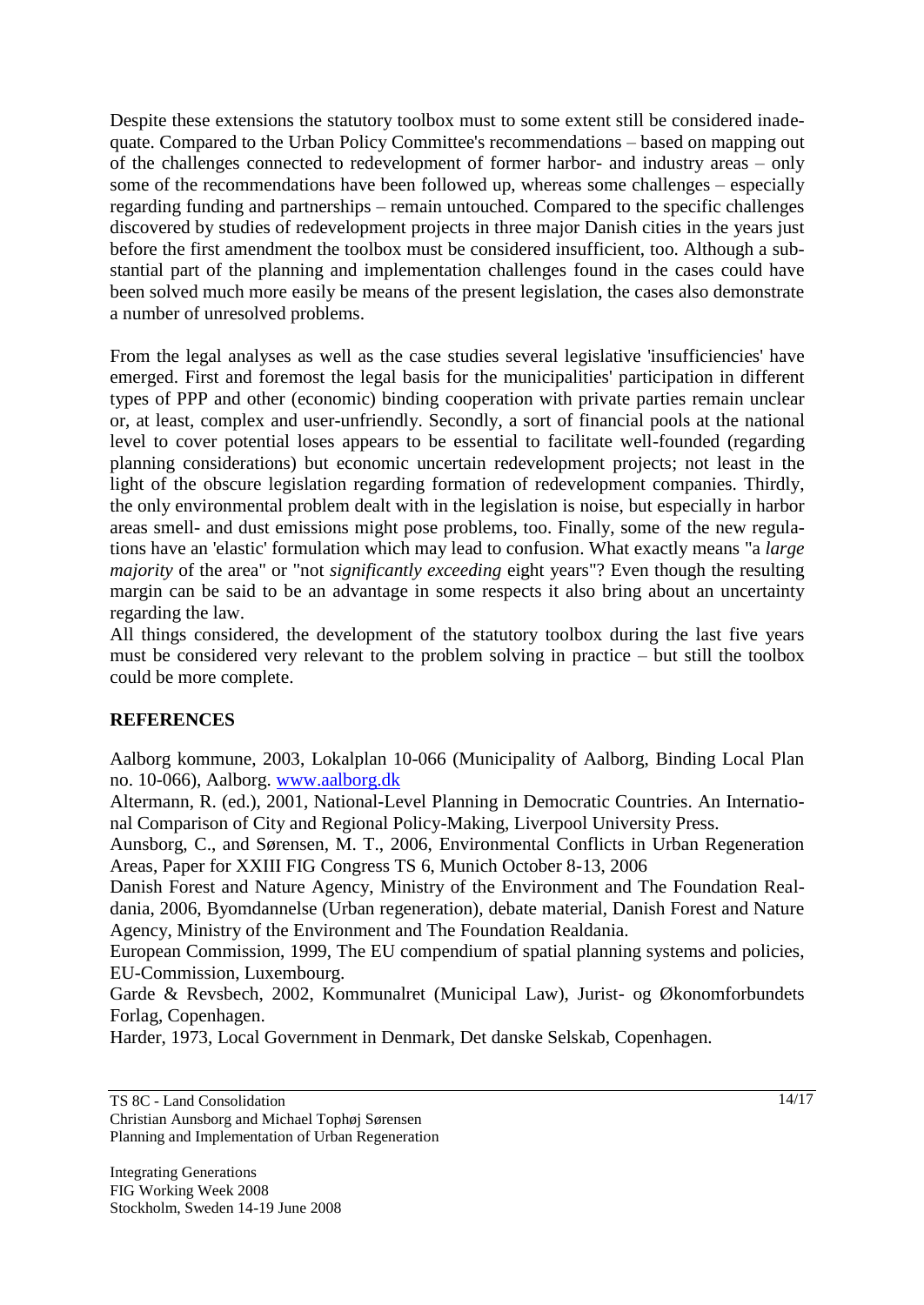Heide-Jørgensen, 1993, Den kommunale interesse – studier over kommunalrettens udvikling (The Municipal Interest – a Study on the Development in Municipal Law), GAD, Copenhagen.

Jones, C. et. al. (eds.), 2005, Strategic Environmental Assessment and Land Use Planning – An International Evaluation, Earthscan, London.

Jørgensen, Klint & Sørensen, 2006, Planlovens muligheder for aktiv regulering – og samspillet med partnerskaber og byudviklingsselskaber (The Potential for Active Regulation in the Planning Act – and the interplay with PPP), Report no. 1, Fonden Realdania & Skov- og Naturstyrelsen. Available on:<http://www.byplanlab.dk/projekt/fornyelse/delrapport1.pdf>

Kjærsdam, F., 1992, Zoning and Sustainability, Paper for FIG Workshop on Planning and Environment, May 11-13, 1992.

Ministry of the Environment, 2007, The Planning Act in Denmark, Consolidated Act No. 813 of 21 June 2007 (English translation of the Planning Act). Available on: [http://www.blst.dk/NR/rdonlyres/4D850FA0-B5CC-4892-AD6A-](http://www.blst.dk/NR/rdonlyres/4D850FA0-B5CC-4892-AD6A-FAF72DAC5FBF/49882/ThePlanningActinDenmark.pdf)

[FAF72DAC5FBF/49882/ThePlanningActinDenmark.pdf\)](http://www.blst.dk/NR/rdonlyres/4D850FA0-B5CC-4892-AD6A-FAF72DAC5FBF/49882/ThePlanningActinDenmark.pdf)

Ministry of the Environment, 2007, Spatial planning in Denmark, Copenhagen. Available on: [http://www.blst.dk/NR/rdonlyres/1BE20852-E230-4E8F-98D5-](http://www.blst.dk/NR/rdonlyres/1BE20852-E230-4E8F-98D5-23A956EC2A8B/49285/Planning_260907_NY.pdf) [23A956EC2A8B/49285/Planning\\_260907\\_NY.pdf\)](http://www.blst.dk/NR/rdonlyres/1BE20852-E230-4E8F-98D5-23A956EC2A8B/49285/Planning_260907_NY.pdf)

Ministry of the Interior, 1997, Landdistrikternes udviklingsmuligheder (The Development Opportunities of the Rural Districts), Report no. 1333, Copenhagen.

Ministry of the Interior, 2002, Municipalities and Counties in Denmark - Tasks and Finance, 5th edition, The Ministry of the Interior and Health, Copenhagen. Available on: [http://www.im.dk/publikationer/Municipalities/html/hele.pdf\)](http://www.im.dk/publikationer/Municipalities/html/hele.pdf)

Odense kommune, 2002, Lokalplan nr. 1-586 (Municipality of Odense, Binding Local Plan no. 1-586), Odense. [www.odense.dk](http://ww.odense.dk/Odense/LokalPl.NSF/HTML_View/C9E593FC9FD27742C1256C72004366E3/$file/Lp1-586.pdf)

Odense kommune, 2003, Lokalplan nr. 1-606 (Municipality of Odense, Binding Local Plan no. 1-606), Odense. [www.odense.dk](http://ww.odense.dk/Odense/LokalPl.NSF/HTML_View/8BC2E04D598286F7C1256D51003FDB96/$file/Lp1-606.pdf)

Odense kommune, 2004, Vision Odense – Strategier for udvikling og vækst (Municipal of Odense, Strategic Vision on Development and Growth), Odense. [www.odense.dk](http://www.odense.dk/upload/Kommuneplan/swebvision_84654.pdf)

Report no. 1397, Betænkning fra Erhvervs- og Bypolitisk Udvalg – Betænkning 1397 (Report from the Urban Policy Committee). [www.byerhvervudvalg.dk](http://www.byerhvervudvalg.dk/betaenkning1397.pdf)

Statement R13, 1998-1999, Bypolitisk Redegørelse (Urban Policy Statement to the Parliament from the Minister of Towns and Housing). [www.ft.dk](http://www.ft.dk/?/samling/20051/MENU/00000002.htm)

Sørensen, M. T., and Aunsborg, C., 2006, Public-Private Partnerships in Urban Regeneration Areas in Denmark, Paper for XXIII FIG Congress TS 36, Munich October 8-13, 2006

### **BIOGRAPHICAL NOTES**

#### **Christian Aunsborg**

M.Sc. in Engineering and Planning, Ph.D. in *The Relation Between Spatial Planning and Major Private Development Projects.*

Associate Professor in Land Management, Department of Development and Planning, Aalborg University, Denmark. Member of The G-Study Board, Basic Year of Science and Engineering 1997-2001; Research Director 2001-2005; Member of The L-Study Board, School of Surveying and Planning 2005-2008.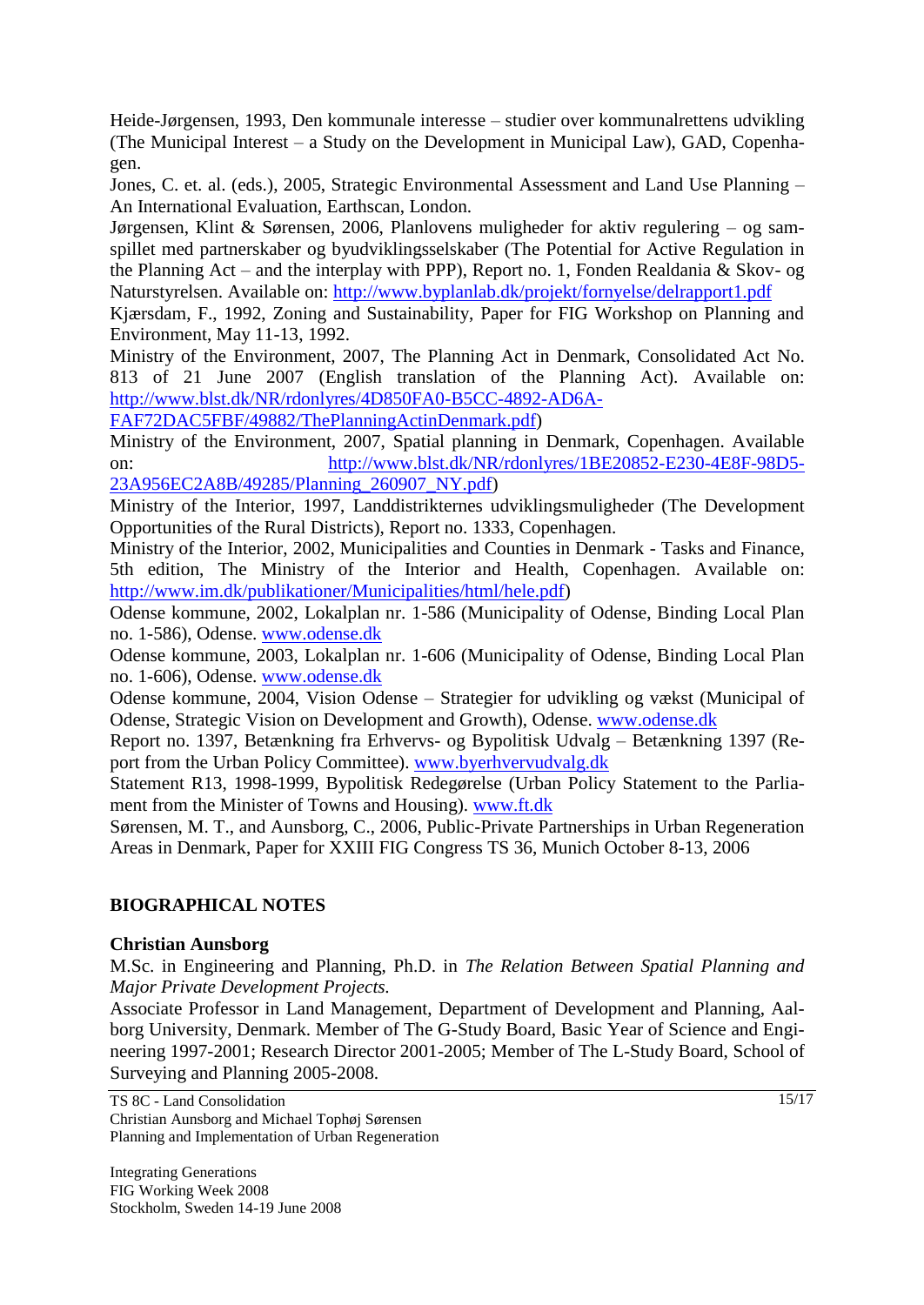Research areas: Land Management and Spatial Planning; Planning Systems, Public Regulation and Land Law; Planning and Implementation; Implementation of public land use policies with specific focus on the interplay between land owners and public authorities. Publications: see [www.land.aau.dk/~aunsborg](http://www.land.aau.dk/~aunsborg)

### **Michael Tophøj Sørensen**

Associate Professor in Land Management, Department of Development and Planning, Head of School of Surveying and Planning, Aalborg University, Denmark.

Professional carrier: Master of Science in Surveying, Planning and Land Use Management 1994: Trainee at Ministry of the Environment; connected with the Retail Planning Committee 1995-1996; Ph.D. in *Land use management and the development of the retail structure* 1999; Awarded the Nordic Chartered Surveyor"s Congress Prize 2000; Member of The L-Study Board, School of Surveying and Planning since 2003; Head of School of Surveying and Planning since 2005.

Publications: Ph.D.-thesis; sundry consultancy reports; and several articles on Land Use Management, Spatial Planning and Land Law. Several invited papers and presentations at national and international conferences and seminars. For details see publication list: [http://www.plan.aau.dk/~tophoej/PUBLIKATIONSLISTE%20mts%20\\_3.pdf](http://www.plan.aau.dk/~tophoej/PUBLIKATIONSLISTE%20mts%20_3.pdf)

Professional Interests: Land use planning, land use management, land law; and problem based learning (PBL), national and international marketing of university study programs.

### **CONTACTS**

Associate Professor Christian Aunsborg Aalborg University, Dept. of Development and Planning Fibigerstraede 11 DK-9220 Aalborg East DENMARK Tel. +45 9940 8348 Email: [aunsborg@land.aau.dk](mailto:aunsborg@land.aau.dk) Web site: [www.land.aau.dk/~aunsborg](http://www.land.aau.dk/~aunsborg)

Associate Professor Michael Tophøj Sørensen Aalborg University, Dept. of Development and Planning Fibigerstraede 11 DK-9220 Aalborg East DENMARK Tel. +45 9940 8415 Email: [tophoej@land.aau.dk](mailto:tophoej@land.aau.dk) Web site: [www.land.aau.dk/~tophoej](http://www.land.aau.dk/~tophoej)